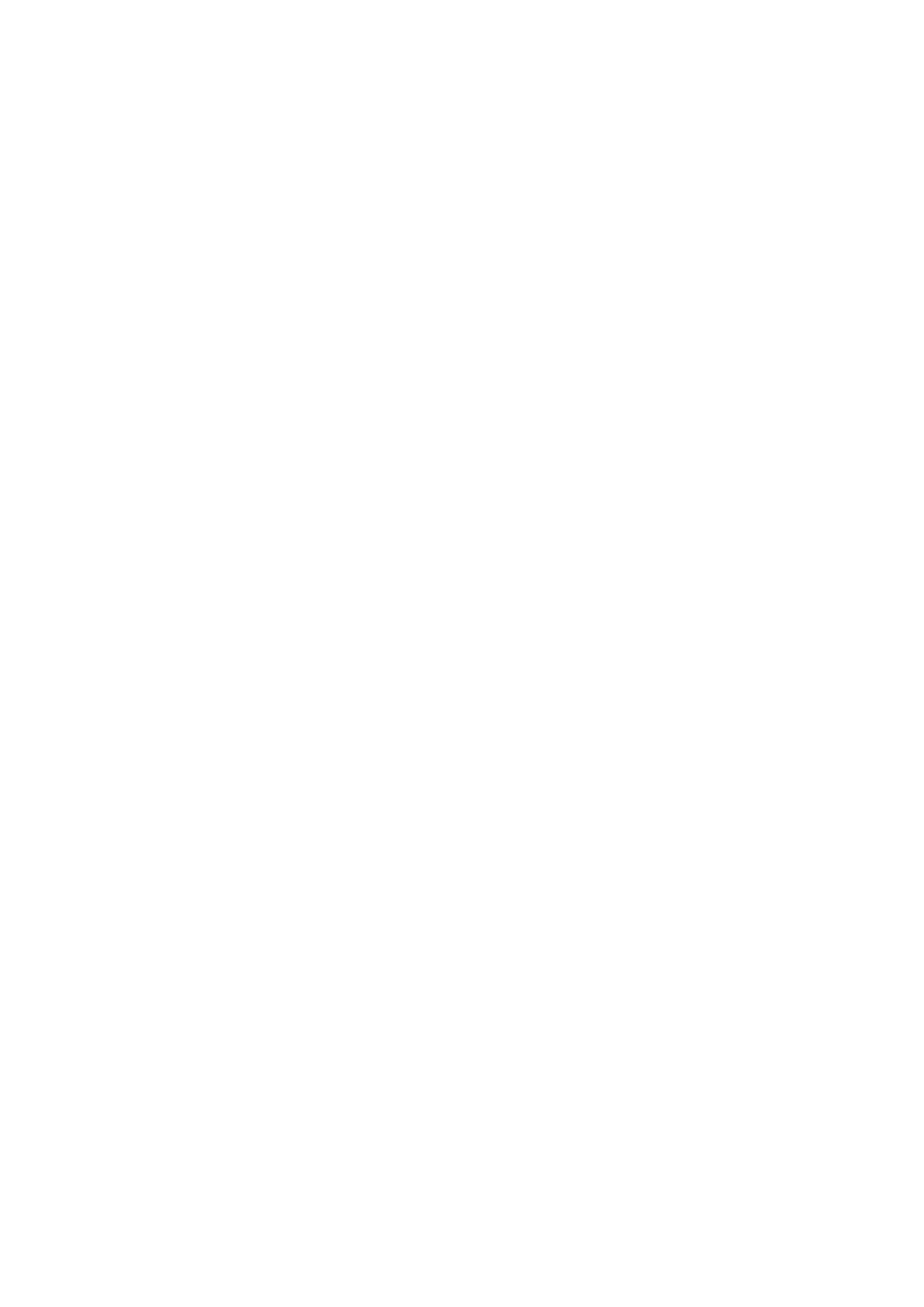## **ELECTROTECHNOLOGY**

**Attempt SIX questions only.**

**All questions carry equal marks.**

## **Marks for each part question are shown in brackets.**

- 1. In the network shown in Fig Q1, the meter indicates 2mA in the direction shown. Determine EACH of the following:
	- (a) the resistance of the meter; (8)
	- (b) the reading on the meter if the 1.5 k $\Omega$  and the 2 k $\Omega$  resistors are interchanged. (8)



Fig Q1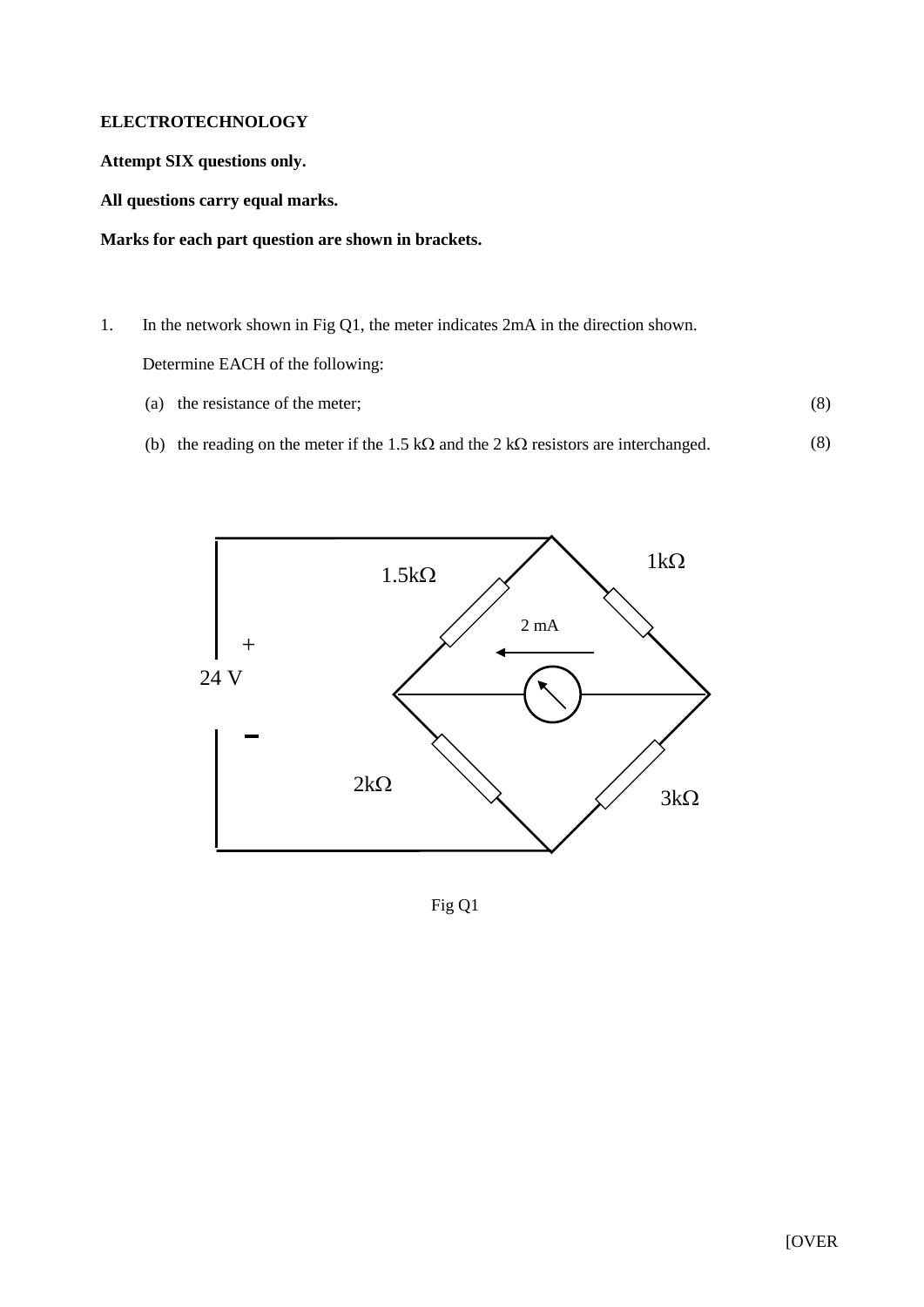2. The V/I characteristic of a non-linear circuit element is shown in Table Q2.

This non-linear element is connected in series with a paralleled pair of resistors of  $40 \text{ k}\Omega$ and 80 k $\Omega$  and the overall circuit is connected to 110V d.c.

Determine EACH of the following:

(a) the current in the non-linear resistor; (8)

(3)

(5)

(5)

- (b) the effective resistance of the non-linear resistor;
- (c) the current in the 80 k $\Omega$  resistor.

| V (volts) | 40   | 60   | 80   | 100  | 120  | 140  |
|-----------|------|------|------|------|------|------|
| I(mA)     | 0.65 | 1.05 | 1.55 | 2.20 | 3.20 | 4.70 |



3. A small silicon transistor with the characteristics given in Worksheet Q3 has a maximum safe power dissipation of 18 mW and it is to be operated on a 12 V d.c. supply.

| (a) Plot this power dissipation curve on the characteristics. |  |
|---------------------------------------------------------------|--|
|                                                               |  |

- (b) Determine the minimum value of collector load resistance for the transistor if this dissipation is not to be exceeded.
- (c) If the transistor is used in a common emitter configuration and is biased at a base current of 60  $\mu$ A and an alternating signal of  $+/-$  40  $\mu$ A is applied to the base, determine:

|  | (i) the r.m.s. voltage variation between collector and emitter; |  |
|--|-----------------------------------------------------------------|--|
|--|-----------------------------------------------------------------|--|

(ii) the r.m.s. value of the variation in collector current. (3)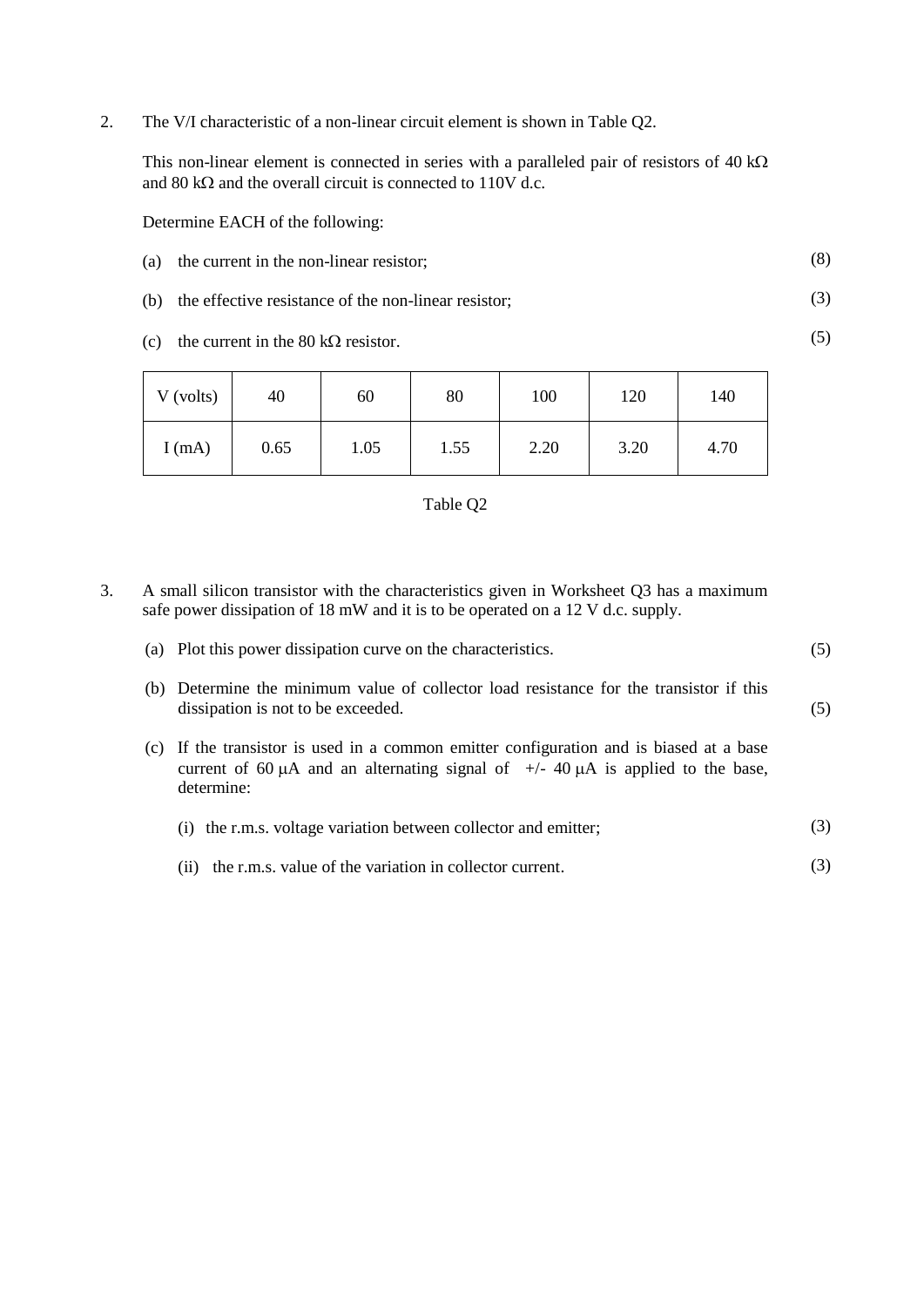| 4. |     | (a) A coil having resistance and inductance is connected to a 240 V, 50 Hz supply and<br>draws a current of 4A at power factor 0.8 lag. |     |
|----|-----|-----------------------------------------------------------------------------------------------------------------------------------------|-----|
|    |     | Determine EACH of the following:                                                                                                        |     |
|    |     | the resistance of the coil;<br>(1)                                                                                                      | (4) |
|    |     | the inductance of the coil.<br>(11)                                                                                                     | (4) |
|    | (b) | A capacitor is now joined in series with the coil and the current rises to 5A.                                                          |     |
|    |     | Determine EACH of the following:                                                                                                        |     |
|    |     | the value of the capacitor;<br>(i)                                                                                                      | (4) |
|    |     | the new power factor.<br>(11)                                                                                                           | (4) |
|    |     |                                                                                                                                         |     |

5. A three phase star connected load has three identical legs each comprising a  $40 \Omega$  resistor in series with a 100  $\mu$ F capacitor. It is supplied at 415 V, 50 Hz from a three wire supply.

Calculate EACH of the following:

| (a) the current in each phase;                                                       | (4) |
|--------------------------------------------------------------------------------------|-----|
| (b) the current in each phase if due to a fault the red phase lead becomes detached; | (6) |
| (c) the current in each phase if the red phase short circuits to the star point.     | (6) |

6. A 440 V/ 110 V single phase transformer takes a no load current of 5 A at power factor 0.25 lag. On load the transformer supplies 7.5 kVA at power factor 0.8 lag.

Calculate EACH of the following:

| (a) | the transformer secondary current;                  | (2) |
|-----|-----------------------------------------------------|-----|
|     | (b) the transformer primary current;                | (8) |
|     | (c) the primary power factor;                       | (3) |
|     | (d) the efficiency of the transformer at this load. |     |